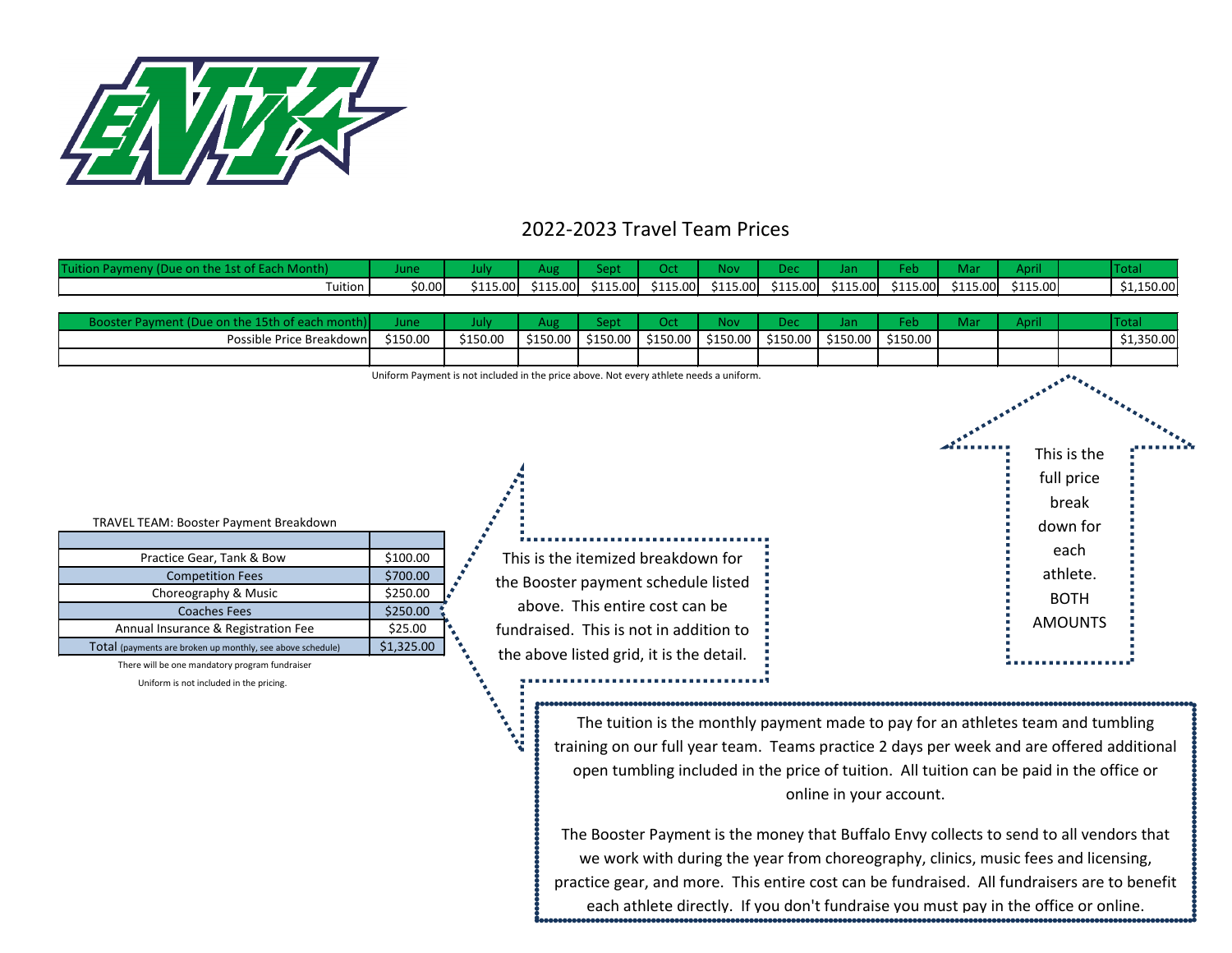

## 2022-2023 Worlds Level 6 Team Pricing Grid

| Tuition Paymeny (Due on the 1st of Each Month)               | June                                                                                     | July     | Aug      | Sept     | Oct      | <b>Nov</b>                               | Dec      | Jan      | Feb                     | Mar      | April    | <b>Total</b>                                                                                |  |
|--------------------------------------------------------------|------------------------------------------------------------------------------------------|----------|----------|----------|----------|------------------------------------------|----------|----------|-------------------------|----------|----------|---------------------------------------------------------------------------------------------|--|
| Tuition                                                      | \$0.00                                                                                   | \$115.00 | \$115.00 | \$115.00 | \$115.00 | \$115.00                                 | \$115.00 | \$115.00 | \$115.00                | \$115.00 | \$115.00 | \$1,150.00                                                                                  |  |
| Booster Payment (Due on the 15th of each month               | June                                                                                     | July     | Aug      | Sept     | Oct      | <b>Nov</b>                               | Dec      | Jan      | Feb                     | Mar      | April    | <b>Total</b>                                                                                |  |
| Price Breakdown                                              | \$170.00                                                                                 | \$170.00 | \$170.00 | \$170.00 | \$170.00 | \$170.00                                 | \$170.00 | \$170.00 | \$170.00                |          |          | \$1,530.00                                                                                  |  |
|                                                              | Uniform Payment is due in full by August 1st (this is not included in the above pricing) |          |          |          |          |                                          |          |          |                         |          |          | This is the<br>full price                                                                   |  |
| TRAVEL TEAM: Booster Payment Breakdown<br>Practice Gear, Bow | Pricing<br>\$130.00                                                                      |          |          |          |          |                                          |          |          |                         |          |          | break                                                                                       |  |
| Annual Insurance & Registration Fee                          | \$25.00                                                                                  |          |          |          |          |                                          |          |          |                         |          |          | down for                                                                                    |  |
| <b>Competition Fees</b>                                      | \$875.00                                                                                 |          |          |          |          | This is the itemized breakdown for       |          |          |                         |          |          | each                                                                                        |  |
| Choreography & Music                                         | \$250.00                                                                                 |          |          |          |          | the Booster payment schedule             |          |          |                         |          |          | athlete.                                                                                    |  |
| <b>Coaches Fees</b>                                          | \$250.00                                                                                 |          |          |          |          | listed above. This entire cost can be    |          |          |                         |          |          | <b>BOTH</b>                                                                                 |  |
| Total (payments are broken up monthly, see above schedule)   | \$1,530.00                                                                               |          |          |          |          | fundraised. This is not in addition to   |          |          |                         |          |          | <b>AMOUNTS</b>                                                                              |  |
| There will be one mandatory program fundraiser               |                                                                                          |          |          |          |          | the above listed grid, it is the detail. |          |          |                         |          |          |                                                                                             |  |
| Uniform is not included in the pricing.                      |                                                                                          |          |          |          |          |                                          |          |          |                         |          |          |                                                                                             |  |
|                                                              |                                                                                          |          |          |          |          |                                          |          |          |                         |          |          | The tuition is the monthly payment made to pay for an athletes team and tumbling            |  |
|                                                              |                                                                                          |          |          |          |          |                                          |          |          |                         |          |          | training on our full year team. Teams practice 2 days per week and are offered additional   |  |
|                                                              |                                                                                          |          |          |          |          |                                          |          |          |                         |          |          | open tumbling included in the price of tuition. All tuition can be paid in the office or    |  |
|                                                              |                                                                                          |          |          |          |          |                                          |          |          | online in your account. |          |          |                                                                                             |  |
|                                                              | The Booster Payment is the money that Buffalo Envy collects to send to all vendors that  |          |          |          |          |                                          |          |          |                         |          |          |                                                                                             |  |
|                                                              |                                                                                          |          |          |          |          |                                          |          |          |                         |          |          | we work with during the year from choreography, clinics, music fees and licensing,          |  |
|                                                              |                                                                                          |          |          |          |          |                                          |          |          |                         |          |          | practice gear, and more. This entire cost can be fundraised. All fundraisers are to benefit |  |
|                                                              |                                                                                          |          |          |          |          |                                          |          |          |                         |          |          | each athlete directly. If you don't fundraise you must pay in the office or online.         |  |